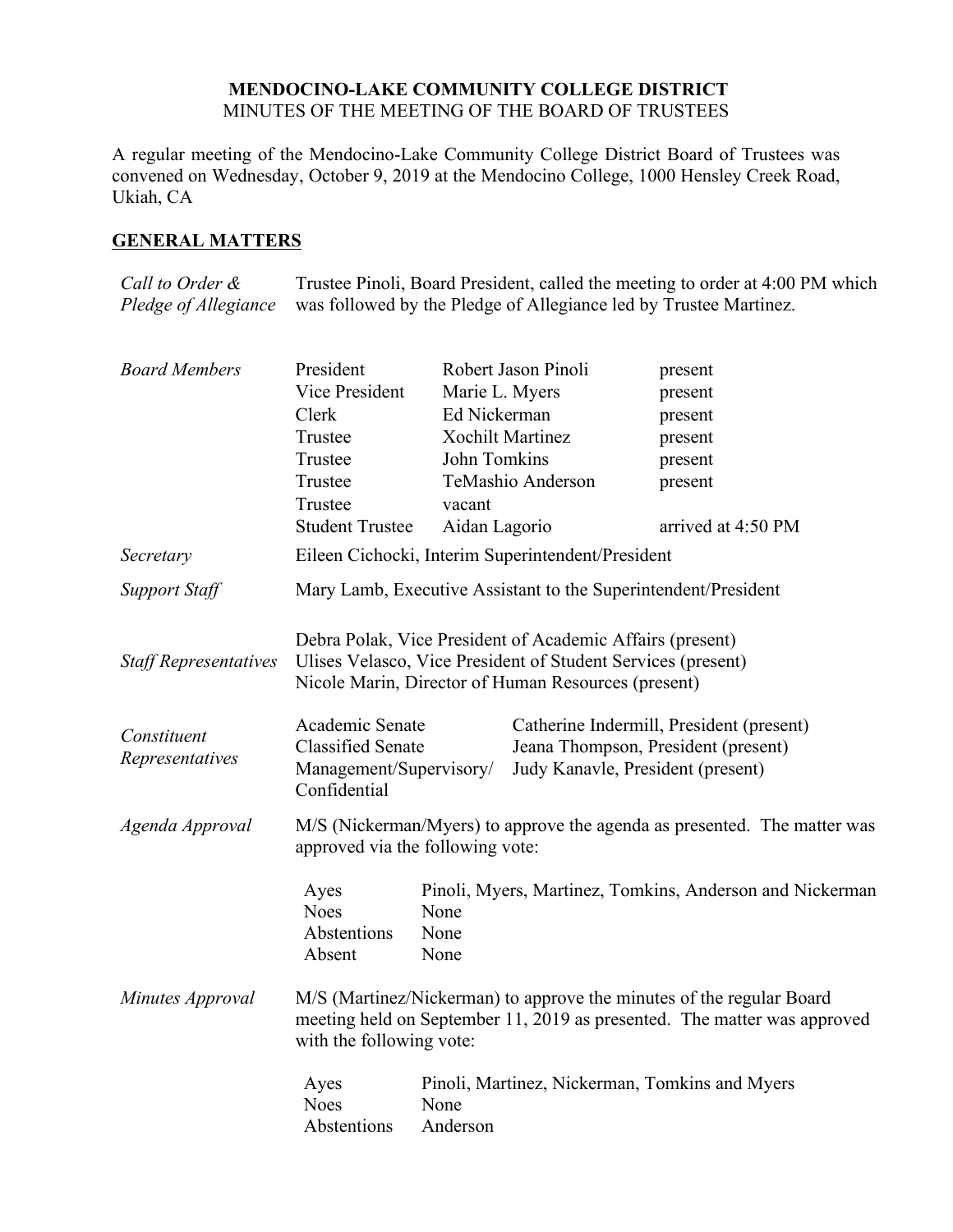Absent None

M/S (Martinez/Nickerman) to approve the minutes of the special Board meeting held on September 26, 2019 as presented. The matter was approved with the following vote:

Ayes Pinoli, Martinez, Nickerman, Tomkins, Myers, and Anderson Noes None Abstentions None Absent None

- *Public Comments on Closed Session Items* Lois O'Rourke, Mary Houghton, Cyndi Woskow, Mark Rausch and Toni Fort addressed the board regarding a cost of living adjustment for classified and STNC employees.
	- Toni Fort also addressed the board regarding the start time of the Board meetings in the future.

#### **CLOSED SESSION**

The Board adjourned to Closed Session at 4:12 PM with Board President Pinoli stating items 2.1, 2.2 and 2.3 would be discussed in closed session.

#### **OPEN SESSION**

*Report of Action Taken in Closed Session* The Board returned to open session at 4:56 PM with Board President Pinoli stating there was nothing to report out from closed session.

*Public Comments* Jackeline Orozco addressed the board and asked the Board to continue the ongoing support for the High School Equivalency Program (HEP).

### **PRESIDENT AND ADMINISTRATION REPORT**

A written report was presented by Interim Superintendent/President Cichocki.

Interim Superintendent/President Cichocki added there is information included in the report regarding the HEP program and the MLACE funding of certain items. Vice President Polak updated the board regarding the request of the MLACE to help fund many of the services the HEP program previously covered.

Interim Superintendent/President Cichocki introduced Dave Johnston the college's new Director of Information Technology. She also added the Foundation has now allocated an additional \$30,000 to help fund the search for a new Nursing Director. They also approved \$100,000 which is to be used for a new digital monument sign at the corner of Hensley Creek and N. State Street.

Interim Superintendent/President Cichocki stated that the college is dealing with the current power outage which is now affecting the Lake Center which is being addressed by the emergency plan.

### **CONSENT AGENDA**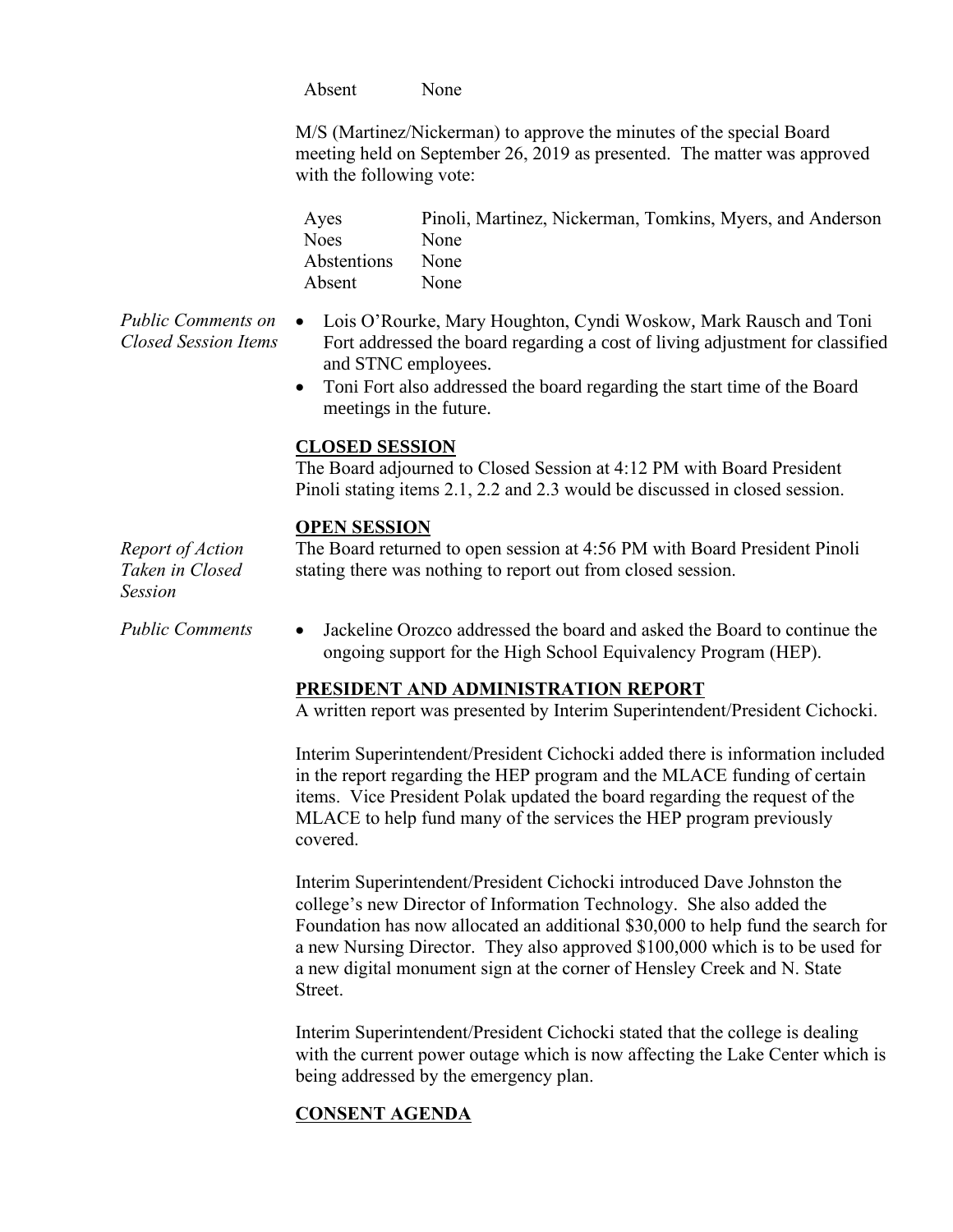M/S (Nickerman/Tomkins) Board of Trustees does hereby approve the Consent Agenda as presented. The consent agenda was approved with the following vote:

| Ayes             | Tomkins, Pinoli, Martinez, Nickerman, Anderson and Myers |
|------------------|----------------------------------------------------------|
| Noes             | None                                                     |
| Abstentions None |                                                          |
| Absent           | <b>None</b>                                              |

Items with an asterisk \* were approved by one motion as the Consent Agenda.

## **Personnel**

| Consideration to<br>approve the<br>personnel list $-$<br>Short-Term Non<br>Continuing (STNC)<br>Employees | *RESOLVED, That the Mendocino-Lake Community College District Board<br>of Trustees does hereby ratify the employment of the short-term non-<br>continuing (STNC) employees as submitted and presented at the meeting<br>pending receipt of all necessary employment eligibility requirements.                                                                          |
|-----------------------------------------------------------------------------------------------------------|------------------------------------------------------------------------------------------------------------------------------------------------------------------------------------------------------------------------------------------------------------------------------------------------------------------------------------------------------------------------|
| Consideration to<br>approve the<br>personnel list $-$<br>Part-Time Faculty                                | *RESOLVED, That the Mendocino-Lake Community College District Board<br>of Trustees does hereby approve the list of part-time faculty as submitted and<br>presented at the meeting pending receipt of all necessary employment<br>eligibility requirements.                                                                                                             |
| Consideration to<br>ratify Retirement -<br>Classified                                                     | *RESOLVED, That the Mendocino-Lake Community College District Board<br>of Trustees does hereby ratify the retirement of Barbara Nobles, Center<br>Assistant effective October 31, 2019.                                                                                                                                                                                |
| Fiscal Report as of<br>August 31, 2019                                                                    | <b>Other Items</b><br>*RESOLVED, That the Mendocino-Lake Community College District Board<br>of Trustees does hereby accept the fiscal report as of August 31, 2019 as<br>presented.                                                                                                                                                                                   |
| <b>Donations</b>                                                                                          | *RESOLVED, That the Mendocino-Lake Community College District Board<br>of Trustees does hereby accept the donated items from Kevin Larkin and Lisa<br>Rosenstreich as presented.                                                                                                                                                                                       |
| Sale of Surplus<br>Property                                                                               | *RESOLVED, That the Mendocino-Lake Community College District Board<br>of Trustees does hereby authorize the sale of the surplus property as listed on<br>Attachment A and further authorizes staff to dispose of property with an<br>insufficient value to defray the costs of arranging a sale in a manner consistent<br>with the College's commitment to recycling. |
| Academic Calendar                                                                                         | *RESOLVED, That the Mendocino-Lake Community College District Board<br>of Trustees does hereby adopt the 2020/2021 Academic Calendar as presented.                                                                                                                                                                                                                     |
| Contracts and<br>$A$ greements $-$<br><i><u>Ouarterly</u></i>                                             | <b>ACTION ITEMS</b><br>After reviewing the information presented and discussion, the board took the<br>following action:                                                                                                                                                                                                                                               |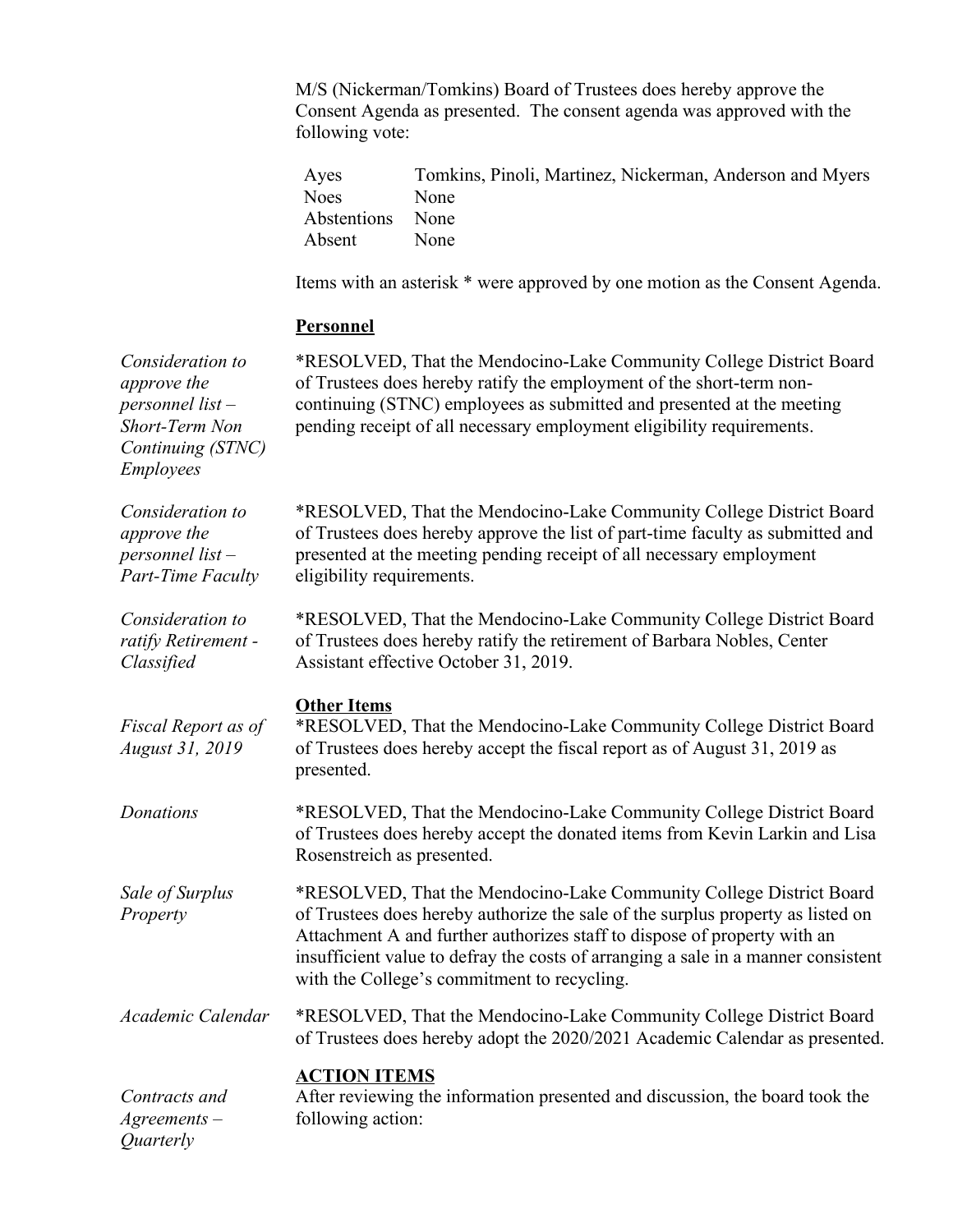| Ratification                                                                                                  | M/S (Myers/Tomkins) that the Mendocino-Lake Community College District<br>Board of Trustees does hereby ratify the contracts and agreements as presented<br>with the following vote:                                                                           |                                                                                  |  |  |
|---------------------------------------------------------------------------------------------------------------|----------------------------------------------------------------------------------------------------------------------------------------------------------------------------------------------------------------------------------------------------------------|----------------------------------------------------------------------------------|--|--|
|                                                                                                               | Ayes<br><b>Noes</b><br>Abstentions<br>Absent                                                                                                                                                                                                                   | Tomkins, Myers, Pinoli, Martinez, Anderson and Nickerman<br>None<br>None<br>None |  |  |
| Mendocino College<br>Resolution in<br>Support of                                                              | After reviewing the information presented and discussion, the board took the<br>following action:                                                                                                                                                              |                                                                                  |  |  |
| California<br><b>Community College</b><br>Undocumented<br><b>Student Action Week</b><br>$-$ Resolution 10-19- | M/S (Nickerman/Martinez) that the Mendocino-Lake Community College<br>District Board of Trustees does hereby adopt resolution 10-19-01 in support of<br>California Community College Undocumented Student Action Week as<br>presented with the following vote: |                                                                                  |  |  |
| 01                                                                                                            | Ayes<br><b>Noes</b><br>Abstentions<br>Absent                                                                                                                                                                                                                   | Tomkins, Myers, Pinoli, Martinez, Anderson and Nickerman<br>None<br>None<br>None |  |  |
| <b>Board Policies and</b><br>Revisions – Second                                                               | After reviewing the information presented and discussion, the board took the<br>following action:                                                                                                                                                              |                                                                                  |  |  |
| Reading                                                                                                       | M/S (Tomkins/Martinez) that the Mendocino-Lake Community College<br>District Board of Trustees hereby adopts Board Policy 5140 as presented with<br>the following vote:                                                                                        |                                                                                  |  |  |
|                                                                                                               | Ayes<br><b>Noes</b><br>Abstentions<br>Absent                                                                                                                                                                                                                   | Tomkins, Myers, Pinoli, Martinez, Anderson and Nickerman<br>None<br>None<br>None |  |  |
| Public Hearing -<br>Appointment to Fill<br>Trustee Area #1<br>Vacancy - Time<br>Certain $-5:15 PM$            | Board President Pinoli opened the public hearing at 5:15 PM for the purpose of<br>interviewing the potential trustee candidate to fill Trustee Area #1. The Board<br>interviewed the candidate by asking a series of several predetermined<br>questions.       |                                                                                  |  |  |
|                                                                                                               | There were no comments from members of the public regarding the candidate<br>interviewed. The public hearing was then closed at 5:34 PM.                                                                                                                       |                                                                                  |  |  |
| Selection of<br>Provisional Board<br>Member - Trustee<br>$Area$ #1                                            | Upon completion of the candidate interviews and reviewing the information<br>presented and discussion, the board took the following action:                                                                                                                    |                                                                                  |  |  |
|                                                                                                               | M/S (Nickerman/Myers) that the Mendocino-Lake Community College<br>District Board of Trustees does hereby appoint Noel O'Neill to fill the vacant<br>position in Trustee Area #1 until the next election which will take place in<br>November 2020.            |                                                                                  |  |  |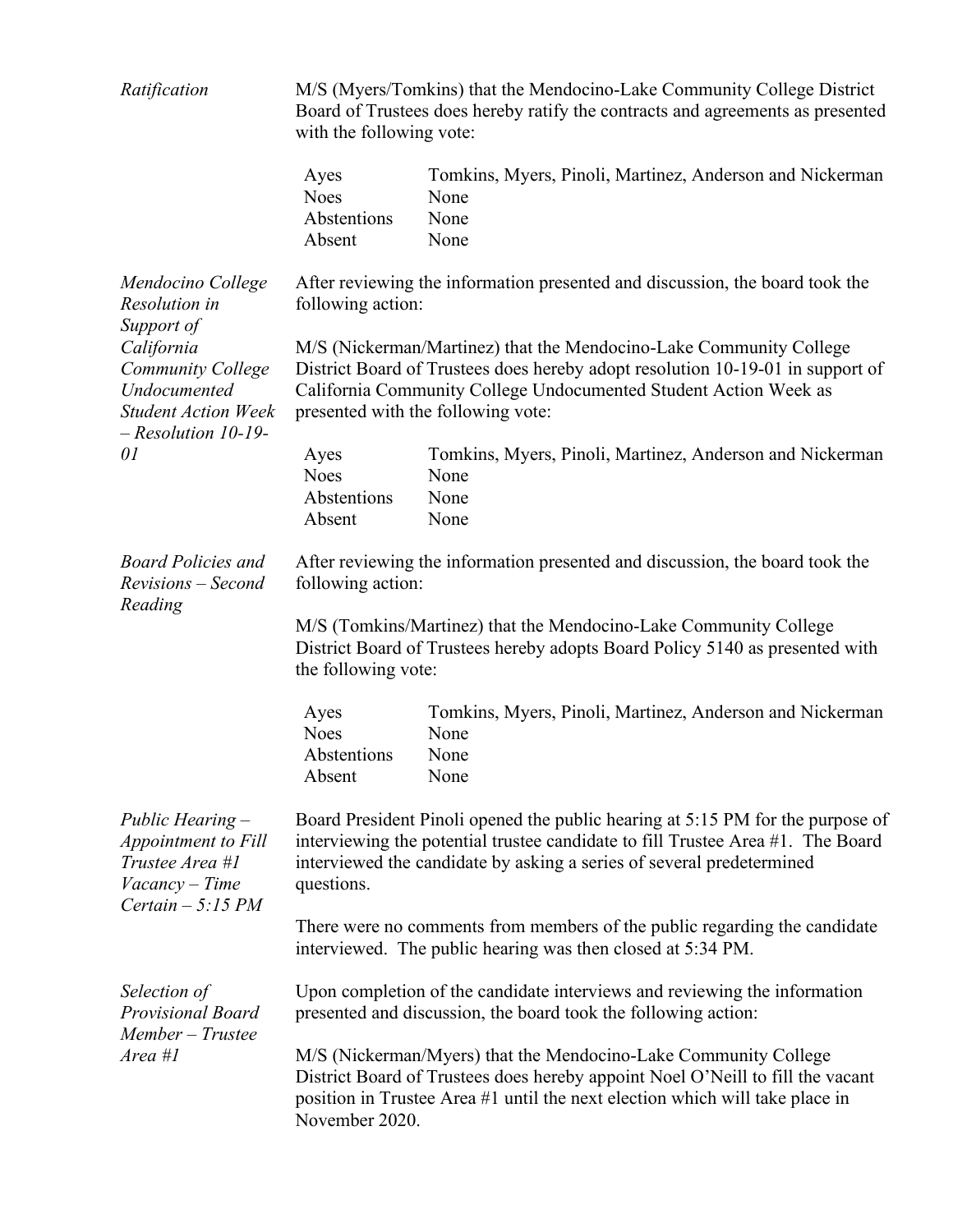|                                              | Ayes<br><b>Noes</b><br>Abstentions<br>Absent                                                                                                                                                                                                                                                                                                                                                                                                                                                                                                                                            | Tomkins, Pinoli, Nickerman, Myers and Anderson<br>None<br>Martinez<br>None                                                                                                                                                                                                                                                                                                                                                                                                                                                          |  |
|----------------------------------------------|-----------------------------------------------------------------------------------------------------------------------------------------------------------------------------------------------------------------------------------------------------------------------------------------------------------------------------------------------------------------------------------------------------------------------------------------------------------------------------------------------------------------------------------------------------------------------------------------|-------------------------------------------------------------------------------------------------------------------------------------------------------------------------------------------------------------------------------------------------------------------------------------------------------------------------------------------------------------------------------------------------------------------------------------------------------------------------------------------------------------------------------------|--|
| Oath of Office                               | The Oath of Office was administered to Noel O'Neill. Trustee O'Neill then<br>took his place at the table and assumed his role as Trustee for Area #1.                                                                                                                                                                                                                                                                                                                                                                                                                                   |                                                                                                                                                                                                                                                                                                                                                                                                                                                                                                                                     |  |
| $Big$ Picture $-$<br>Accreditation<br>Update | Vice President of Academic Affairs Polak presented an update on the process,<br>progress, and timeline for our upcoming accreditation visit.                                                                                                                                                                                                                                                                                                                                                                                                                                            |                                                                                                                                                                                                                                                                                                                                                                                                                                                                                                                                     |  |
|                                              | <b>INFORMATIONAL REPORTS</b>                                                                                                                                                                                                                                                                                                                                                                                                                                                                                                                                                            |                                                                                                                                                                                                                                                                                                                                                                                                                                                                                                                                     |  |
| Multi-Year Budget<br>Projections             | An update of the out-year projections for the general fund unrestricted revenue<br>and anticipated expenditures through the year 2024/25 was presented by<br>Interim Superintendent/President Cichocki as information. This information is<br>based on the Adopted Budget approved at the September 2019 meeting.                                                                                                                                                                                                                                                                       |                                                                                                                                                                                                                                                                                                                                                                                                                                                                                                                                     |  |
| Superintendent/Presi<br>dent Search          | Board President Pinoli requested the trustees create an ad hoc committee to<br>work on a timeline for the Superintendent/President search. Trustee Martinez,<br>and Trustee Tomkins volunteered with Trustee Pinoli leading the committee as<br>chairperson. He also requested to have one of the Vice Presidents, one<br>member from each of the constituent groups, and the Human Resources<br>Director to complete the committee. He added this committee will meet prior<br>to the regular November board meeting to develop a timeline for the<br>Superintendent/President search. |                                                                                                                                                                                                                                                                                                                                                                                                                                                                                                                                     |  |
|                                              | Director and the consultant.                                                                                                                                                                                                                                                                                                                                                                                                                                                                                                                                                            | Board President Pinoli also added that the full interview committee will be<br>comprised of three members from the Board of Trustees, the Interim<br>Superintendent/President (if she is not vying for the permanent position), the<br>Vice President of Academic Affairs and the Vice President of Student<br>Services, a student, two members from each constituent group (Academic<br>Senate, Classified Senate, and Management/Supervisory/Confidential) a<br>member of the Foundation, a community member, the Human Resources |  |
| Mendocino College<br>Foundation, Inc.        | A written informational report was submitted by Katie Fairbairn, Executive<br>Director of the Mendocino College Foundation.                                                                                                                                                                                                                                                                                                                                                                                                                                                             |                                                                                                                                                                                                                                                                                                                                                                                                                                                                                                                                     |  |
| <b>Constituents Group</b><br>Reports         | <b>Academic Senate</b>                                                                                                                                                                                                                                                                                                                                                                                                                                                                                                                                                                  | A written report was submitted by Academic Senate President Catherine<br>Indermill. She also shared a copy of a flyer from the Science faculty regarding<br>the Discover the Coast event at the Point Arena Field Station.                                                                                                                                                                                                                                                                                                          |  |
|                                              | <b>Classified Senate</b>                                                                                                                                                                                                                                                                                                                                                                                                                                                                                                                                                                | A written report was submitted by Classified Senate President Jeana<br>Thompson who stated she had nothing to add.                                                                                                                                                                                                                                                                                                                                                                                                                  |  |
|                                              |                                                                                                                                                                                                                                                                                                                                                                                                                                                                                                                                                                                         | <b>Management/Supervisory/Confidential</b>                                                                                                                                                                                                                                                                                                                                                                                                                                                                                          |  |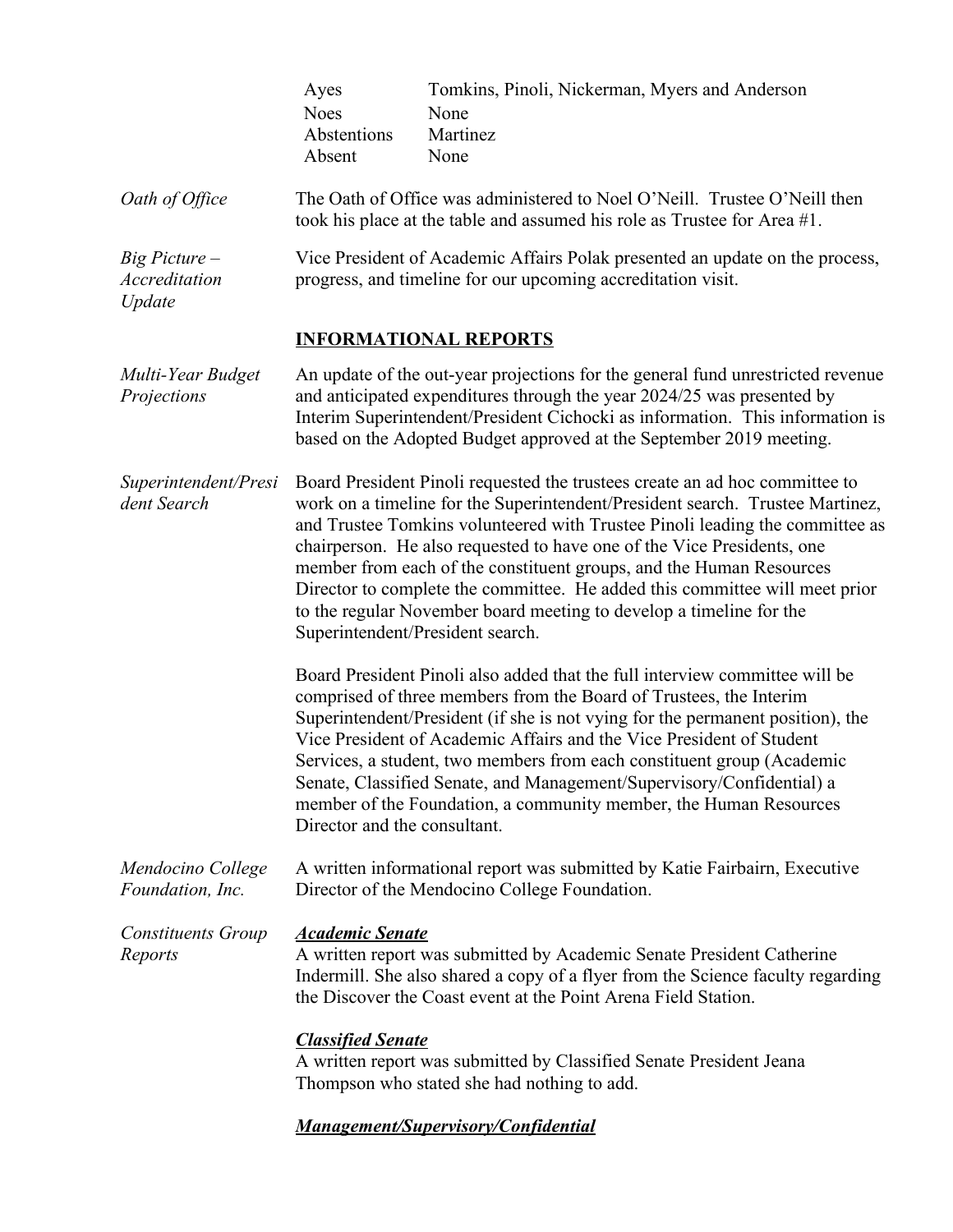A written report was submitted by Management/Supervisory/Confidential President Judy Kanavle.

*Board Policy Additions and Revisions - First Reading*

Board policy 6100 – Delegation of Authority, Business and Fiscal Affairs and Board policy 6150 – Designation of Authorized Signatures were presented as information for review. Discussion and/or adoption of these policies will take place at the November 2019 board meeting.

# **TRUSTEE COMMUNICATION**

Vice President of Academic Affairs Polak reviewed with the board their responses to the recently completed self-evaluation questions. She pointed out the areas of difference between the evaluations completed by the Board and those completed by the various staff members.

Items identified as urgent priorities by the board members included the following items:

- Superintendent/President
- New Trustees receive timely and individualized mentoring to the Board and the District
- The Board is appropriately involved with the accreditation process.

After discussion and review by the group, the board established the following goals and priorities for the 2019/2020 year:

- Provide and attend trainings for new and continuing board members including:
	- o Board roles and protocols
	- o Equity mindedness and student centered mindset
	- o Staying current on California Community College initiatives
- Engage in accreditation process
- Establish and begin a process for selecting the next Superintendent/President

*Trustee Reports* Trustees commented orally on their recent college-related activities.

Trustee Anderson stated he attended the Friends of the Lake Center group meeting.

Trustee Martinez said she was happy to hear about the funding from the Foundation for the monument sign.

Trustee Tomkins informed the group he attended the High School Equivalency Program (HEP) graduation.

Trustee O'Neill state he is very interested in the Effective Trustee conference.

## *Future Agenda Items* Future agenda items discussed and approved by the board members are as follows:

• The Institutional Self Evaluation Report (ISER) will be reviewed at the November meeting. Please review the report prior to the meeting so the board members can have an informed discussion.

*Board of Trustees Self-Evaluation*